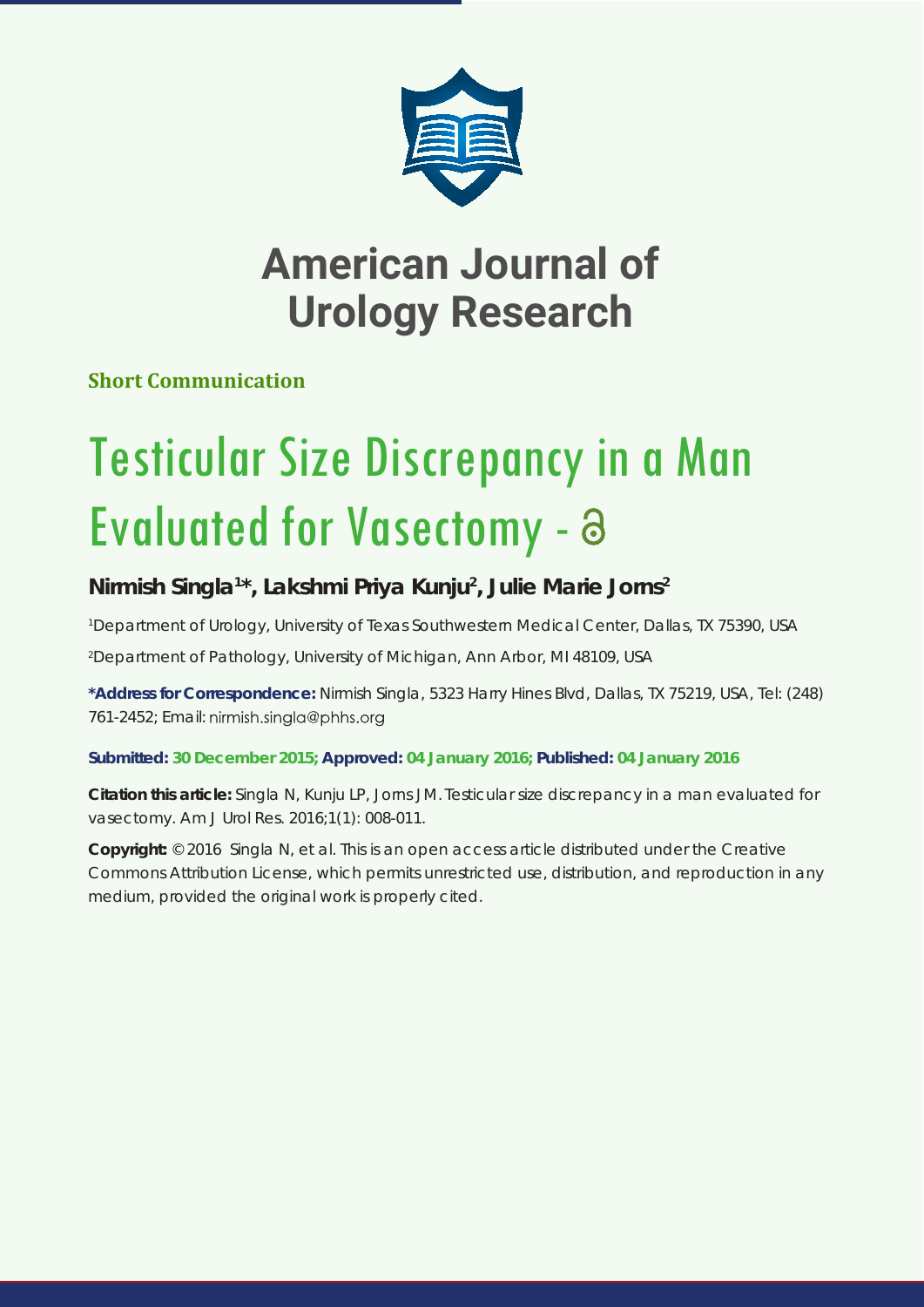#### **American Journal of Urology Research**

A 49-year-old asymptomatic man presents for a vasectomy evaluation. His past medical history is noncontributory, and his family history is remarkable for prostate cancer in his father. On genitourinary examination, his left testicle is notably larger than his right testicle, with concern for a firm, nontender upper pole mass palpated on the left side. Scrotal ultrasound is performed and reveals numerous hypoechoic masses within the left testicle (Figure 1) and a normal right testicle. He undergoes left radical orchiectomy, revealing the histologic patterns shown (Figure 2).

There is no evidence of angiolymphatic invasion or extension of this pathology beyond the tunica albuginea. Pre-operative tumor markers are as follows: lactate dehydrogenase (LDH) 204 IU/L [normal range 120-240 IU/L], alpha-fetoprotein (AFP) 3.3 ng/ mL [normal range <7.9 ng/mL], β-human chorionic gonadotropin (β-hCG) <2 mIU/mL [normal <5 mIU/mL]. Chest x-ray and CT scan of the abdomen and pelvis reveal no lymphadenopathy or evidence of metastases.

#### **WHAT IS THE DIAGNOSIS?**

- A. Leydig cell tumor
- B. Non-seminomatous germ cell tumor (NSGCT)
- C. Seminoma
- D. Testicular lymphoma

#### **DIAGNOSIS**

B. Non-seminomatous (mixed) germ cell tumor (NSGCT)

#### **DISCUSSION**

Testicular neoplasms are uncommon, with 8,820 new cases



**Figure 1:** Scrotal ultrasound of left testis. Ultrasound reveals multiple hypoechoic masses within the left testicle, some abutting the tunica albuginea without frank extratesticular invasion. Shown in: A, longitudinal and B, transverse orientations.





estimated to arise nationwide in 2014 [1]. Most are germ cell tumors (GCT), half of which are pure seminomas and half non-seminomatous (NSGCT) [2]. Mixed GCTs containing both seminomatous and nonseminomatous components are classified as NSGCT. Patients with suspicious intratesticular lesions on ultrasonography should undergo radical orchiectomy, as the histopathology can provide prognostic information, while removal of the testis is usually curative [3].

This patient's pathology revealed 80% seminoma (Figure 2(A)) and 20% embryonal carcinoma (EC, Figure 2(B)) components. Histologically, seminomas demonstrate nests of tumor cells with clear cytoplasm, prominent nucleoli and lymphocytic fibrovascular septae 4. EC appears less differentiated, with primitive epithelial cells and crowded pleomorphic nuclei [4]. EC is aggressive with high metastatic rates, yet tumor markers are often normal. The presence of an EC component or lymphovascular invasion poses greater risk for occult metastases.

The clinical stage of NSGCT holds prognostic value and directs management. The American Joint Committee on Cancer (AJCC) staging criteria rely on histopathology, tumor markers, and nodal or metastatic involvement on imaging.5 Tumor markers are useful in diagnosing GCTs and monitoring for inadequate treatment or recurrence; however, normal levels do not exclude GCTs. In this patient, the lack of angiolymphatic invasion or extension beyond the tunica albuginea classifies his pathologic stage as pT1 [5]. Taken together with no lymphadenopathy or metastases and normal tumor markers, his clinical stage is IA [5].

## Suiferature